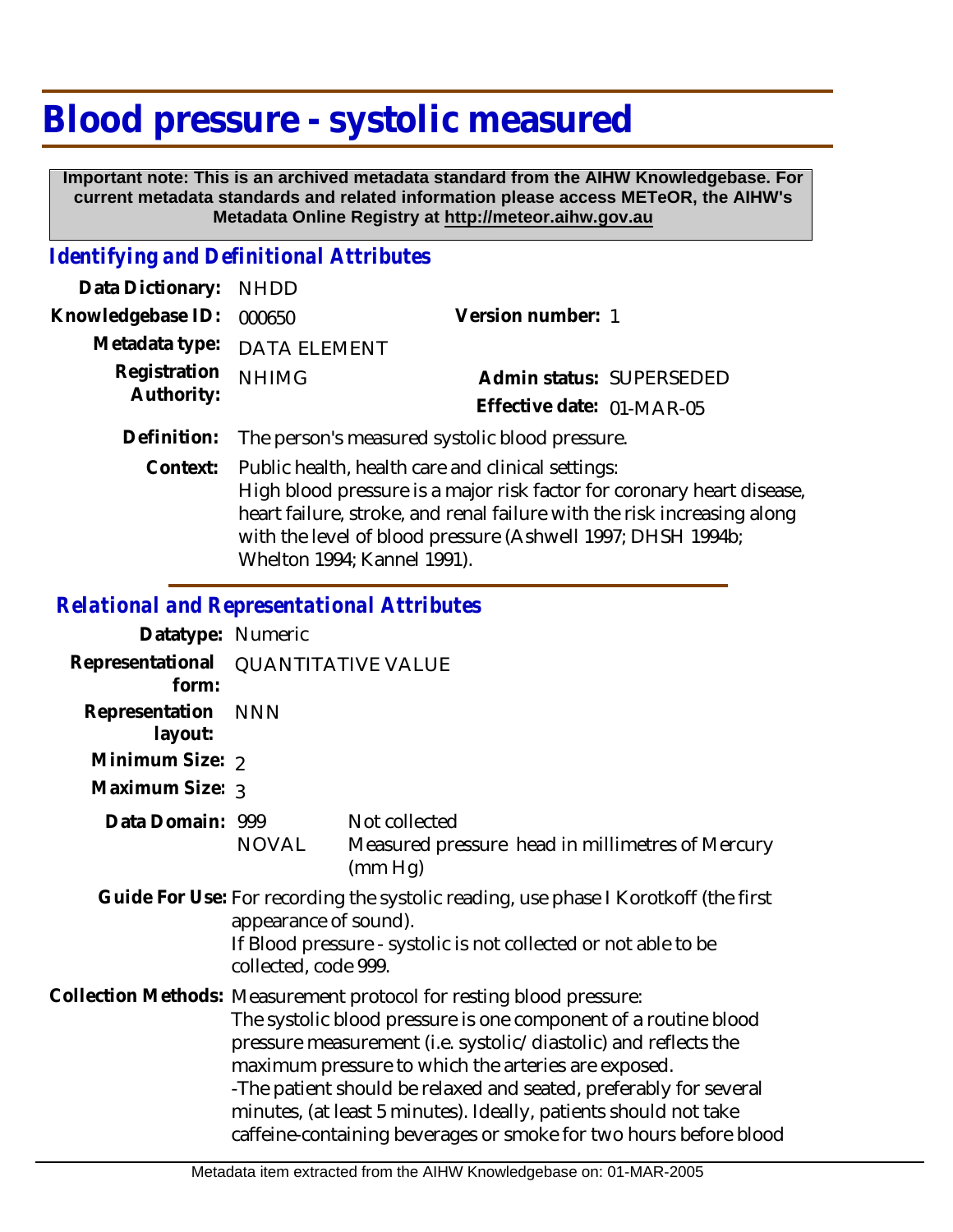pressure is measured.

-Ideally, patients should not exercise within half an hour of the measurement being taken (National Nutrition Survey User's Guide).

-Use a mercury sphygmomanometer. All other sphygmomanometers should be calibrated regularly against mercury sphygmomanometers to ensure accuracy.

-Bladder length should be at least 80%, and width at least 40% of the circumference of the mid-upper arm. If the Velcro on the cuff is not totally attached, the cuff is probably too small.

-Wrap cuff snugly around upper arm, with the centre of the bladder of the cuff positioned over the brachial artery and the lower border of the cuff about 2 cm above the bend of the elbow.

-Ensure cuff is at heart level, whatever the position of the patient. -Palpate the radial pulse of the arm in which the blood pressure is being measured.

-Inflate cuff to the pressure at which the radial pulse disappears and note this value. Deflate cuff, wait 30 seconds, and then inflate cuff to 30 mm Hg above the pressure at which the radial pulse disappeared.

-Deflate the cuff at a rate of 2-3 mm Hg/beat (2-3 mm Hg/sec) or less.

-For recording the systolic reading, use phase I Korotkoff (the first appearance of sound).

Wait 30 seconds before repeating the procedure in the same arm. Average the readings. If the first two readings differ by more than 6 mm Hg systolic or if initial readings are high, take several readings after five minutes of quiet rest.

Related metadata: is used in conjunction with Service contact date version 1 is used in conjunction with Blood pressure - diastolic measured version 1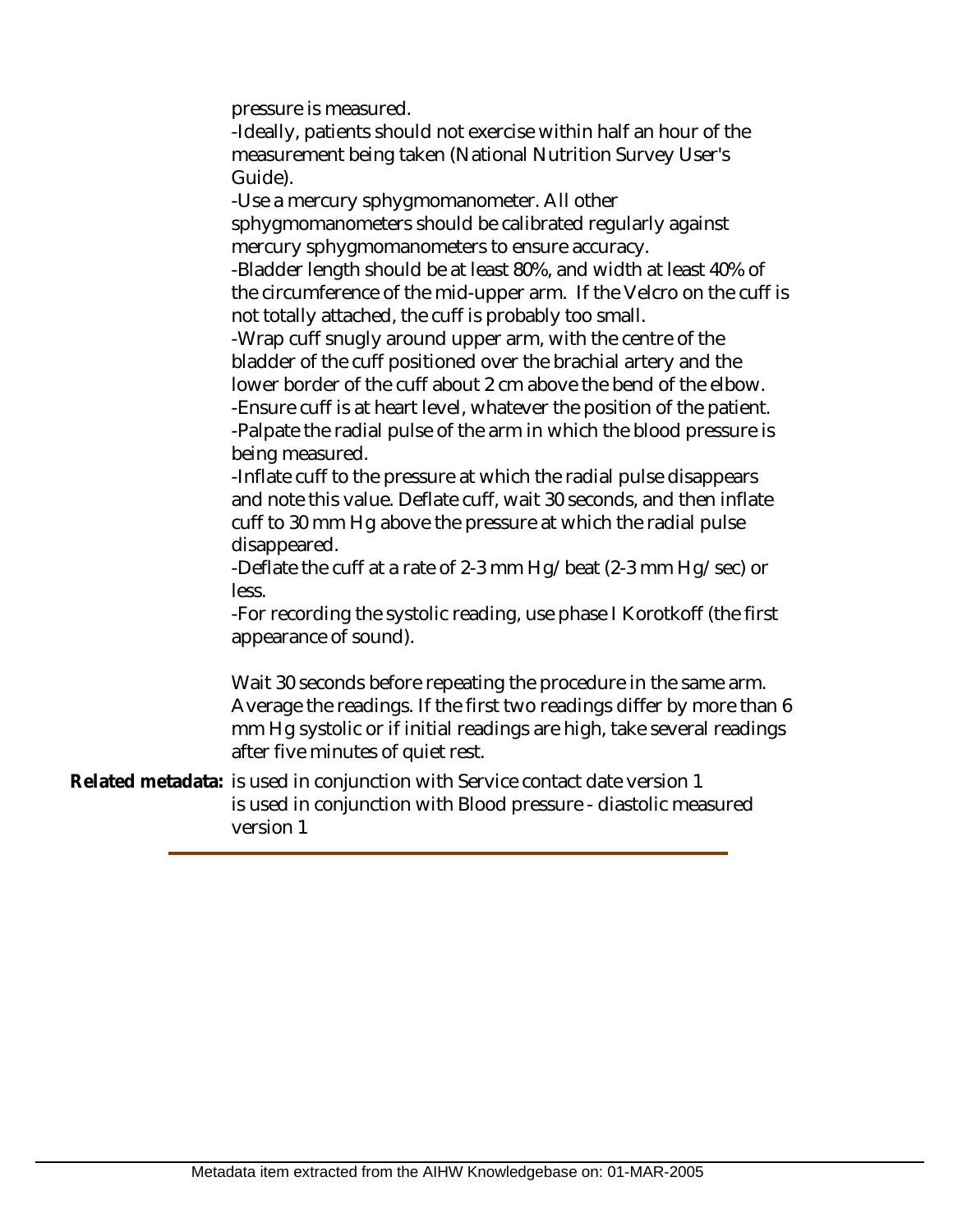### *Administrative Attributes*

|  | Source Document: The National Heart Foundation Blood Pressure Advisory<br>Committee's "Guidelines for the Management of Hypertension -<br>1999" which are largely based on World Health Organization<br>Recommendations. (Guidelines Subcommittee of the WHO-SH:<br>1999 WHO-ISH guidelines for management of hypertension. J<br>Hypertension 1999; 17:151-83). |
|--|-----------------------------------------------------------------------------------------------------------------------------------------------------------------------------------------------------------------------------------------------------------------------------------------------------------------------------------------------------------------|
|  | Australian Bureau of Statistics 1998. National Nutrition Survey<br>User's Guide 1995. Cat. No. 4801.0. Canberra: ABS. (p. 20).                                                                                                                                                                                                                                  |
|  | National Diabetes Outcomes Quality Review Initiative<br>(NDOQRIN) data dictionary.                                                                                                                                                                                                                                                                              |
|  | Source Organisation: CV-Data Working Group<br>National Diabetes Data Working Group                                                                                                                                                                                                                                                                              |

Comments: The pressure head is the height difference a pressure can raise a fluid's equilibrium level above the surface subjected to pressure. (Blood pressure is usually measured as a head of Mercury, and this is the unit of measure nominated for this data element.)

> The current (2002) definition of hypertension is based on the level of blood pressure above which treatment is recommended, and this depends on the presence of other risk factors, e.g. age, diabetes etc (NHF 1999 Guide to Management of Hypertension).

DSS - Cardiovascular disease (clinical):

In the primary care setting, blood pressure on both arms should be measured at the first visit, particularly if there is evidence of peripheral vascular disease.

Variation of up to 5 mm Hg in blood pressure between arms can be acceptable. In certain conditions (e.g. chronic aortic dissection, subclavian artery stenosis) all blood pressure recordings should be taken from the arm with the highest reading.

Measure sitting and standing blood pressures in elderly and diabetic patients or in other situations in which orthostatic hypotension might be suspected.

Measure and record heart rate and rhythm. Note: Atrial fibrillation in a patient with hypertension indicates increased risk of stroke.

In all patients, consideration should be given to obtaining blood pressure measurements outside the clinic setting either by self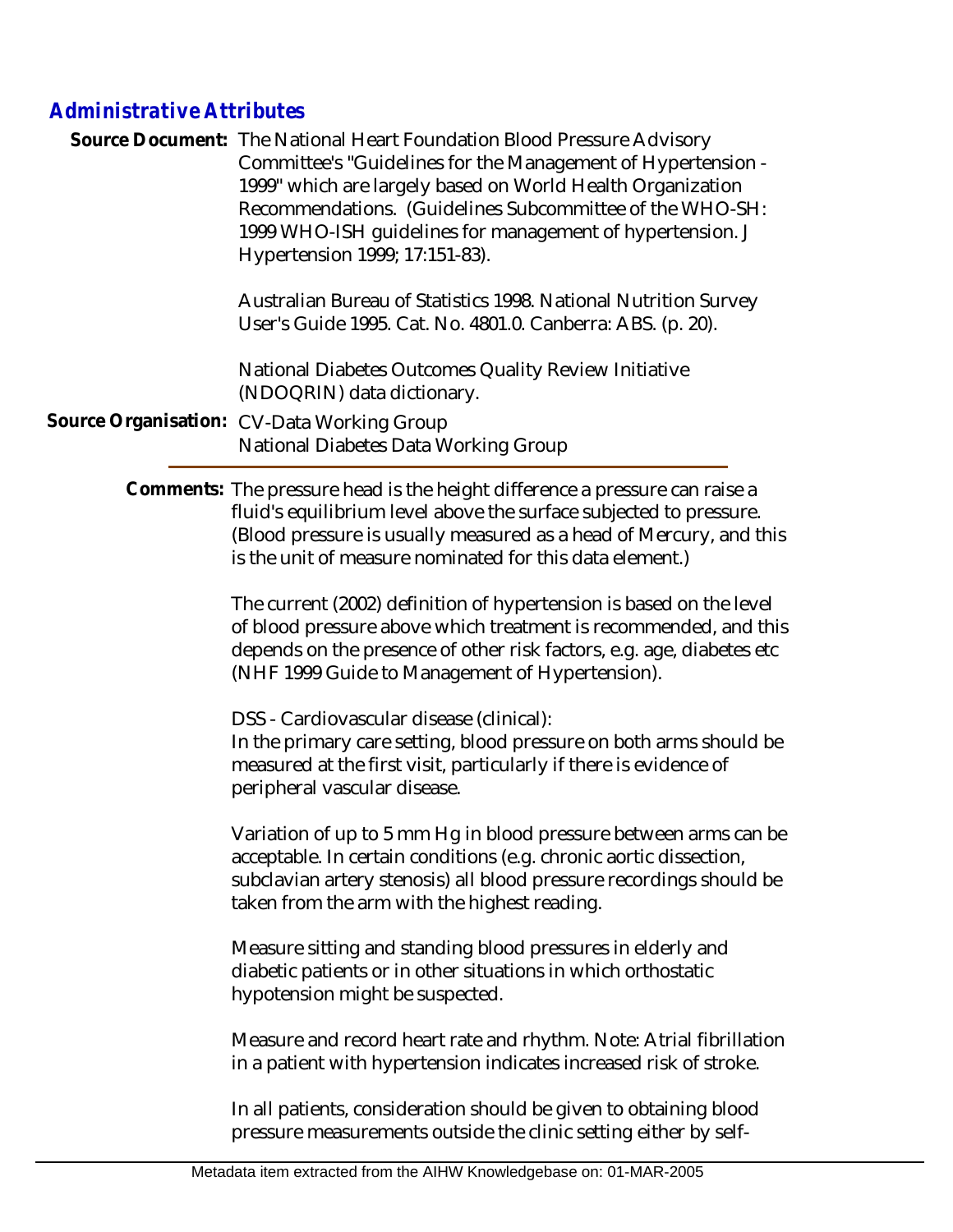measurement of blood pressure at home or by non-invasive ambulatory blood pressure monitoring.

Target-organ damage and cardiovascular outcome relate more closely to blood pressures measured outside the clinic, particularly with ambulatory monitoring. An accurate, reliable machine and technique are essential if home blood pressure monitoring is to be used. In up to 30% of patients who are hypertensive in the clinic, blood pressure outside the clinic is within acceptable limits ('white coat' hypertension).

High blood pressure is a major risk factor for coronary heart disease, heart failure, stroke, and renal failure with the risk increasing along with the level of blood pressure (Ashwell 1997; DHSH 1994b; Whelton 1994; Kannel 1991). The higher the blood pressure, the higher the risk of both stroke and coronary heart disease. The dividing line between normotension and hypertension is arbitrary.

Both systolic and diastolic blood pressures are predictors of heart, stroke and vascular disease at all ages (Kannel 1991), although diastolic blood pressure is a weaker predictor of death due to coronary heart disease (Neaton & Wentworth 1992).

The risk of disease increases as the level of blood pressure increases. When blood pressure is lowered by 4-6 mmHg over two to three years, it is estimated that the risk reduces by 14 per cent in patients with coronary heart disease and by 42 per cent in stroke patients (Collins et al 1990; Rose 1992.) When high blood pressure is controlled by medication, the risk of cardiovascular disease is reduced, but not to the levels of unaffected people.

In settings such as general practice where the monitoring of a person's health is ongoing and where a measure can change over time, the service contact date should be recorded.

#### DSS - Diabetes (clinical):

The United Kingdom Prospective Diabetes Study (1987 to 1998) showed major benefit from lowering blood pressure in preventing diabetes complications.

A target for blood pressure for people who suffer from diabetes is 130/85 mm Hg or less; recommended by the Australian Diabetes Society (if proteinuria is detected it is less than 125/75 mm Hg) Australian Medicines Handbook: last modified February, 2001).